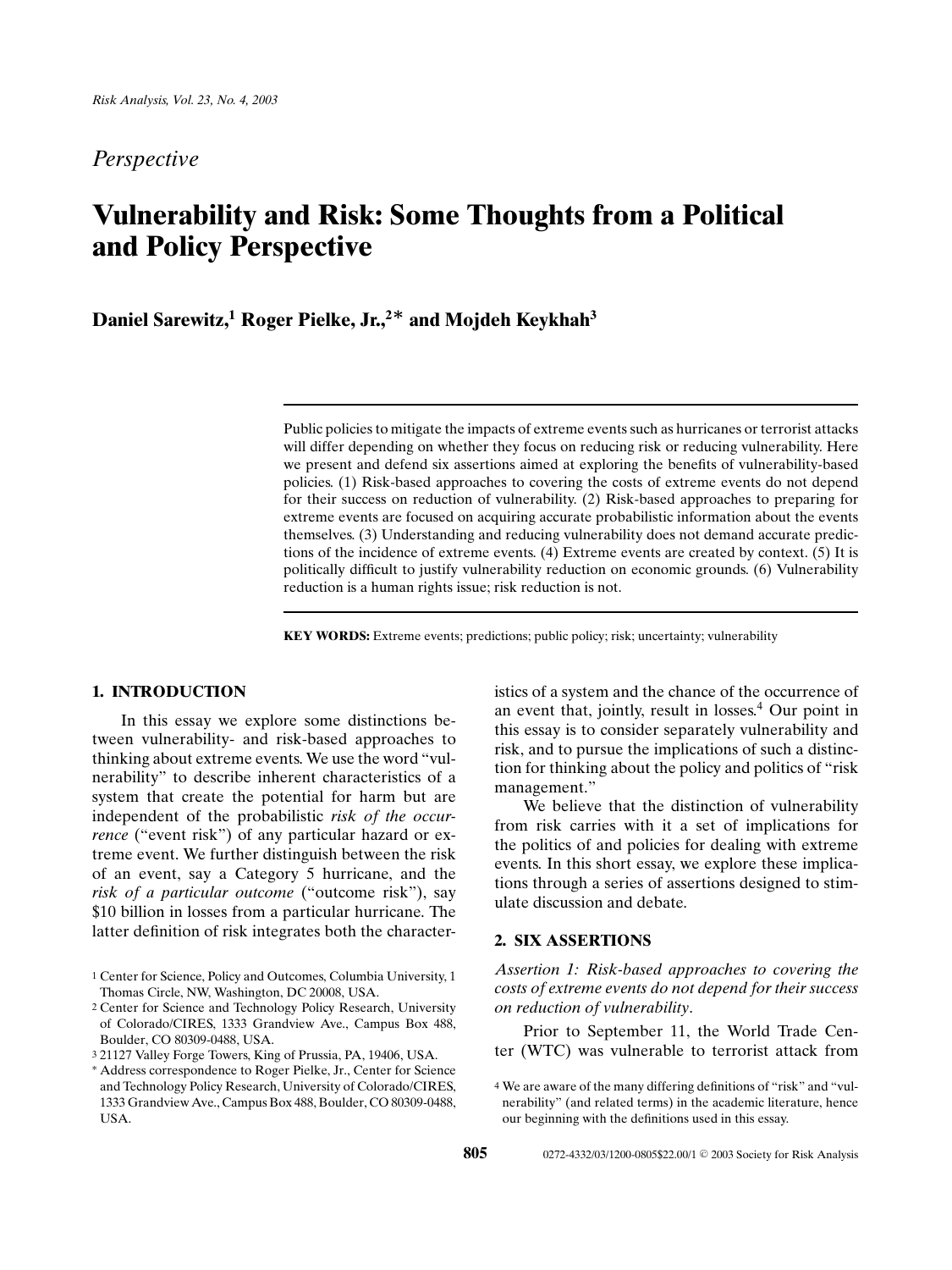hijacked civilian airliners, but the quantified risk of terrorist attacks on tall buildings was not well known (and was considered to be much lower than it actually turned out to be). There is a certain tautological element in this discussion, we realize, arising from two directions:

- (1) The vulnerability of the WTC only commands our attention now because of the occurrence of the attacks; and
- (2) Many extreme events are of interest precisely because they are so unexpected; i.e., prior risk calculations were grossly in error.

Yet there is something real here. In fact, the twin towers were designed to protect occupants from a range of possible yet unforeseeable disasters. Despite the horrendous loss of life, many thousands more were able to escape after the attack due to the WTC's good design, which in turn was due to building codes, evolving engineering practice, and many other factors.

The primary insurer of the WTC, however, took a huge loss because premiums for terrorist attacks were low with respect to the event risk, now more tangible through hindsight. But here is the key point: if insurers had managed to more accurately quantify *event risk*, they could have raised premiums to reflect that risk, spread their own *outcome risk*, and covered their losses, *without requiring any reduction in vulnerability of the nation's air-travel infrastructure to terrorism*. Indeed, insurers and others who seek to "manage probabilistic risk" need nothing more than accurate (or inaccurate but conservative) information about incidence of extreme events to be successful; such information allows them to effectively manage outcome risks, that is, to redistribute the costs of the events.

#### *Assertion 2: Risk-based approaches to preparing for extreme events are focused on acquiring accurate probabilistic information about the events themselves*.

Probabilistic risk assessment—the process of determining the probabilities of certain events—in effect depends on a set of predictions about alternative futures. The process of prediction for decision making (as opposed to prediction for science) examines the likelihood of certain future events in order that decision makers might have a more informed basis for selecting one possible course of action over another. For many reasons, however, reliance on prediction as the basis for decision making is fraught with peril and can in fact introduce unhelpful pathologies to a decision process. $(1)$ 

Consider the U.S. National Flood Insurance Program (NFIP). The NFIP is based on the assumption that the risk of a flood at a particular location exceeding a certain level (i.e., the "100-year" flood) can be quantified to allow for actuarially sound risk management practices. Since the NFIP has been in effect, the regime has arguably enhanced vulnerabilities to flood losses rather than reduced the outcome risk. One main reason for this perverse effect is the assumption of climate stationarity that necessarily underlies the notion of a "100-year" flood. This assumption is fundamentally flawed because climate varies and changes on all time scales. Extrapolating from a finite record of past events to the immediate future does little more than guarantee that risk estimates for floods of particular magnitudes will be wrong. The situation is made worse by the fact that the risk management approach is not only used to manage risk, but also to estimate vulnerability. Based on predicted flood risk, construction zones are delineated. If event risks are underestimated in decision processes, then resulting policies can increase vulnerability and by extension the outcome risks.

Some experts in both hydrology and flood insurance might take issue with the argument in the preceding paragraph. One way to adjudicate disagreement about the role of prediction in decision making is to "verify" predictive claims against what actually occurs. This technique is one of the strengths of the weather prediction enterprise, where tens of millions of predictions are made each year. However, whether the subject is extreme flooding or terrorist attacks there are numerous phenomena for which lack of experience with making and using risk estimates makes it impossible to say anything meaningful about the accuracy of the prediction. The situation is made more complicated in cases where relationships that inform expert probabilities (such as the case of greenhouse gases and the climate) are themselves highly nonstationary and perhaps influenced by the predictions themselves.

Two conclusions follow from this discussion. There are numerous cases in which accurate assessment of risk (either type) is impossible. Further, while experts can certainly provide sophisticated and rigorous assessments of uncertainty surrounding risk assessments, lack of experience with many phenomena and outcomes means that *understanding the uncertainty of the uncertainty estimates is impossible*. A classic example is the 95% probability assigned to an earthquake prediction along the Parkfield segment of the San Andreas fault for the period 1985–1993.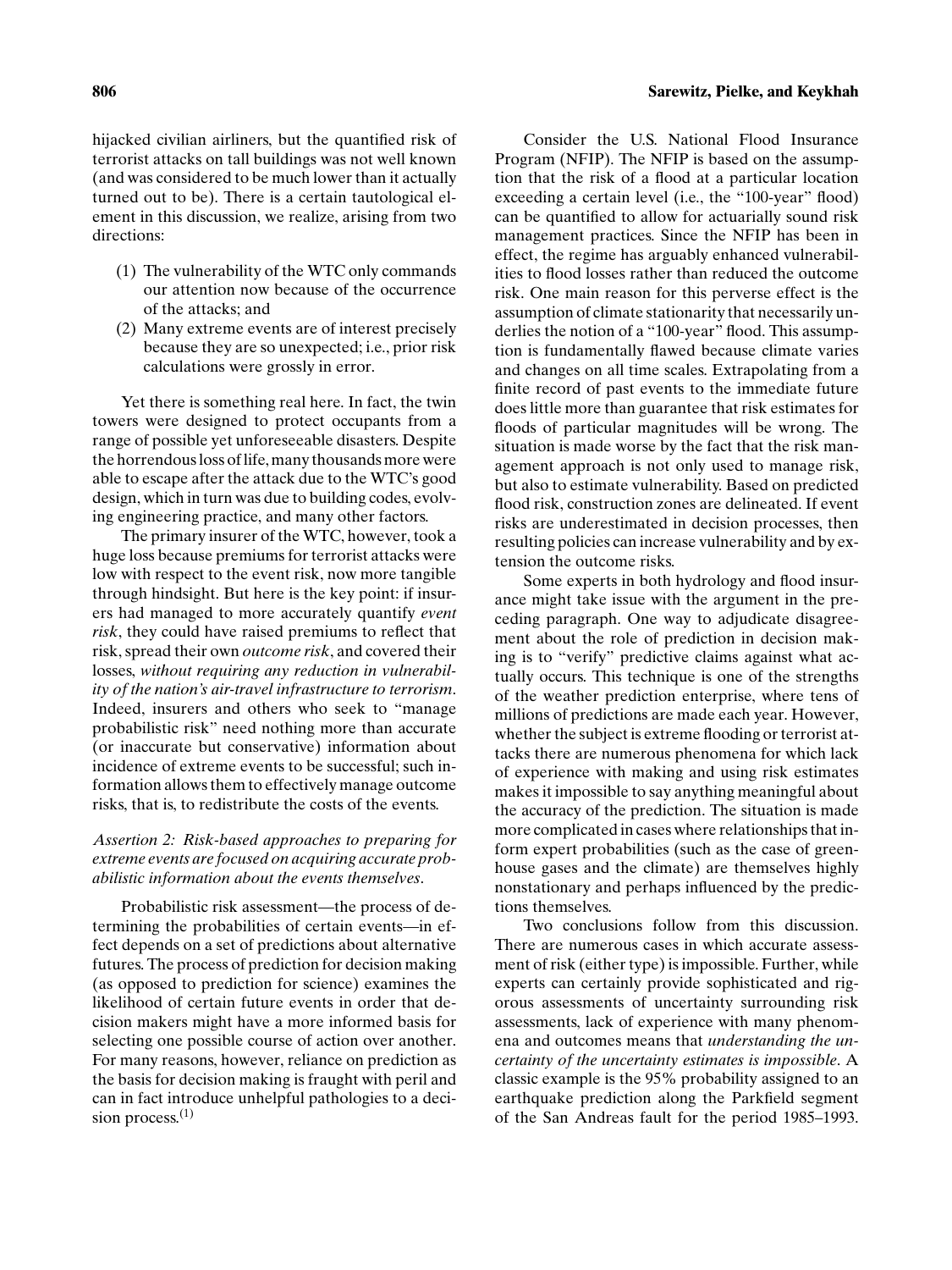

### **Sensitivity Analysis of 2XCO2 Worldwide Global Tropical Cyclone Loss Estimates for 2050**

**Fig. 1.** Comparison of tropical cyclone loss estimates from socioeconomic changes (top four bars) and climate changes (bottom three bars).

The event has still not occurred. In such cases, policies focused on risk management could very easily result in outcomes quite different than those intended. Distinguishing situations amenable to risk management from those that are not would thus seem to be a high priority for effective policy development, but has thus far not been explicitly integrated into the risk policy arena.

#### *Assertion 3: Understanding and reducing vulnerability does not demand accurate predictions of the incidence of extreme events*.

*All decisions* include some informal assessment of probabilities. If one lives on a flood plain it would probably be foolish to devote enormous resources to protecting against asteroid impacts. Thus, vulnerability management is implicitly underlain by some sense of what is reasonable and what is not. We might term this sense "naïve expectation," in that it is not informed by sophisticated quantitative predictions about specific risks. Rather, it may be informed by history, by general scientific insight (e.g., floods occur on flood plains), by judgment acquired through personal experience, by personal priorities (e.g., "any risk to my child is too much risk"), or other means. So our point is not that vulnerability is divorced from probability, but that vulnerability management does not depend on precise predictive quantification of specific future events or classes of events.

To illustrate the importance of this argument, consider the following: research on sources of vulnerability to extreme weather events<sup> $(2)$ </sup> indicates that over the next 50 years, economic losses from socioeconomic and demographic changes (economic growth; population growth and migration) will be from 20 to 60 times greater than losses due to increased incidence of extreme weather (see Fig. 1). The three short bars at the bottom of the figure show three different calculations (named for their respective authors) used by Intergovernmental Panel on Climate Change (IPCC) in its Second Assessment Report for the increase in tropical cyclone-related damage in 2050 (relative to 2000) resulting from changes in the climate, independent of any changes in society. The four longer bars at the top of the figure show the sensitivity of tropical cyclone-related damage in 2050 (relative to 2000) resulting from changes in society based on four different IPCC population and wealth scenarios used in its Third Assessment Report, independent of any changes in climate.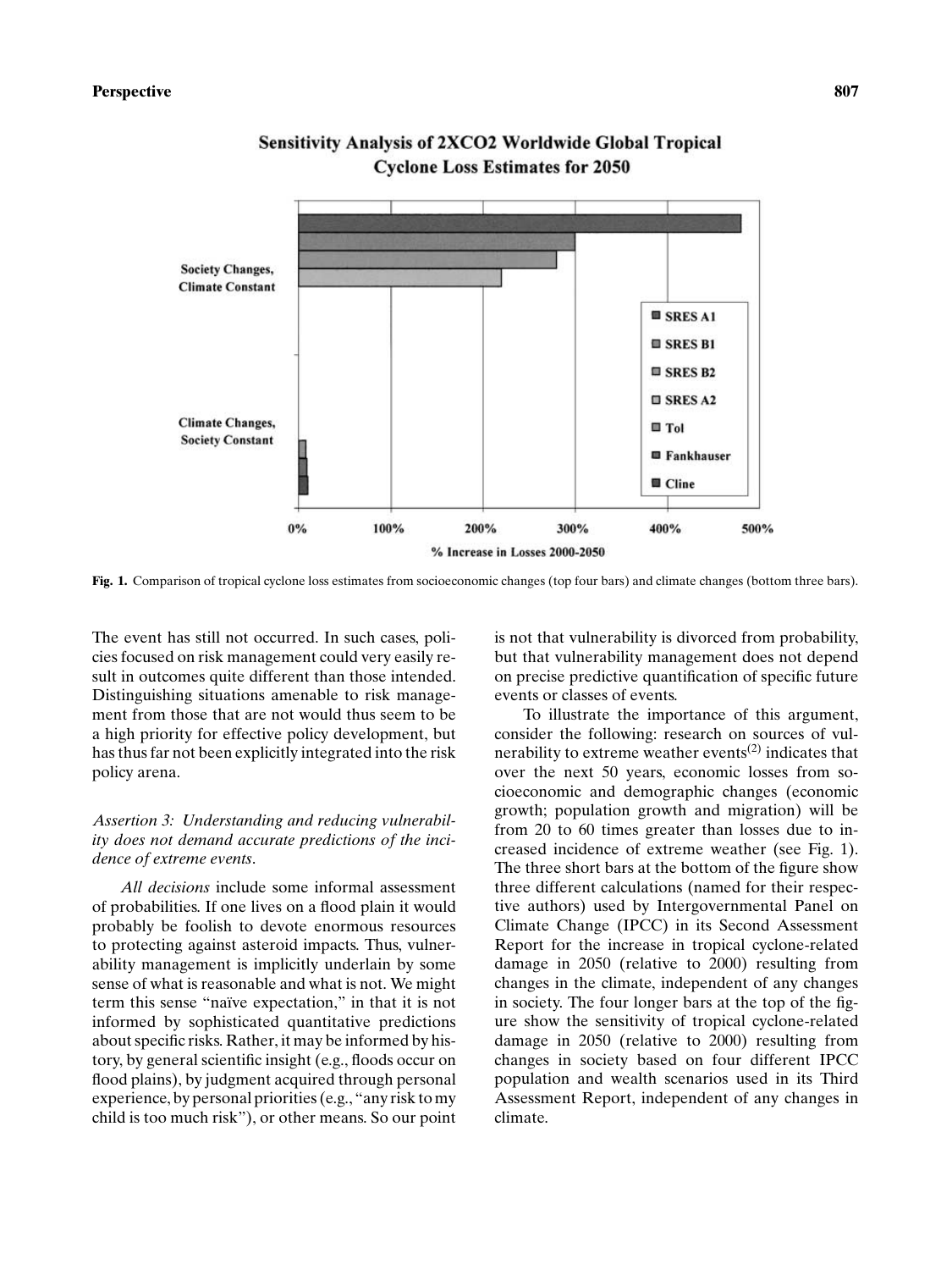At the heart of the problem of vulnerability lies the tension between individual action and collective consequence. Coastal migrations and urbanization are among the most conspicuous demographic trends of modernizing societies. Individuals are moving from inland to coastal locations, and from rural settings to cities, in search of economic opportunity, or perhaps better scenery, or even cultural opportunity. By moving to the coast, one is adding to one's individual vulnerability to extreme events in an incrementally tiny way. Given the increased opportunity for economic gain, it might be irrational not to move. But the collective impact of millions of such moves is the substantial augmentation of collective vulnerability to a wide variety of hazards. This is evidenced most conspicuously by the explosive growth of developing-world megacities, and seen as well in loss data from coastal disasters in the United States.<sup>5</sup>

Real events illustrate these issues more poignantly. Hurricane Mitch, which caused about 10,000 Nicaraguan and Honduran fatalities in October–November 1998, was proclaimed by environmentalists as a harbinger of what the world would be like under conditions of global warming. The world, however, is already like this. More to the point, the event was not unprecedented in Central America, and the losses were more or less in line with what would have been expected from a more holistic vision of increased population and development vulnerabilities in the region.

In July 2000, the flank of a giant garbage dump near Manila, Philippines, collapsed and killed over 200 people after becoming saturated from monsoon rains. The extreme event itself was unprecedented, which is to say that risk could not have been accurately quantified beforehand. Yet the fact that thousands of people made their living, and their homes, on this mountain of garbage could be interpreted as prima facie evidence of vulnerability to all manner of disaster, from epidemic disease to the debris flow that actually did occur.

In spite of these well-documented cases, the focus in the climate change debate seeks ever more accurate quantification of unverifiable greenhouse risks through predictive science. As we have argued elsewhere, such an approach likely fosters gridlock and inaction; meanwhile, climate-related losses mount around the world. $(3)$ 

#### *Assertion 4: Extreme events are created by context*.

The character of an extreme event is determined not simply by some set of characteristics inherent in the physical phenomena (e.g., a hurricane, monsoon rains), but by the interaction of those characteristics with other systems (e.g., impoverished communities living on denuded mountain slopes in Nicaragua, or on huge garbage dumps in the Philippines). Decision making might focus as easily on identifying and characterizing vulnerabilities as on identifying and focusing on risk.

For flood policy, building on the bluff does nothing to change the risk of an extreme flood (event risk), but it does reduce vulnerability to flooding impacts to about zero. For the barge company facing no choice but to locate in the floodplain, a calculus must be made between managing company risk (e.g., by purchasing insurance) and reducing vulnerability (e.g., through better building practices). In the face of irreducible uncertainty about risk, such a calculus may instead depend on creative approaches to vulnerability management (such as reinforcing a particular structure or enhancing company resiliency by locating several structures along the river in locations of differing vulnerability). In other cases, there may be no option other than risk management, but such alternatives should be reached after consideration of tradeoffs with options for vulnerability management.

Consider another case. As the 1997-1998 El Niño developed in southern Africa, scientists and aid agencies warned farmers of the increased risk of drought in coming seasons and offered strategies such as early planting of crops. But in this instance no drought materialized and much of southern Africa received plentiful rains. At the end of the agricultural season, much of southern Africa faced a grain deficit—not because of El Niño, but (at least in part) because of the seasonal forecast! Why? Because, as one newspaper reported, the "smart farmers"—those who listened to the forecasters—altered their planting routines in the expectation of drought.

Before the 1997/1998 event, scientists documented a clear relationship between ENSO and grain production in southern Africa. Now that relationship has become much more complex due to the creation of a second, but much less clear, relationship between the ENSO *forecast* and grain production. For example, depending on how farmers respond to what

<sup>5</sup> Such trends not only increase vulnerability, but also can create new risks by creating new contexts for extreme events, or even by creating new types of extreme events (e.g., technological disasters). Governing the collective action that can create such trends is also the responsibility of the state, although our stance here is different than that proposed by Ulrich Beck's *Risk Society*.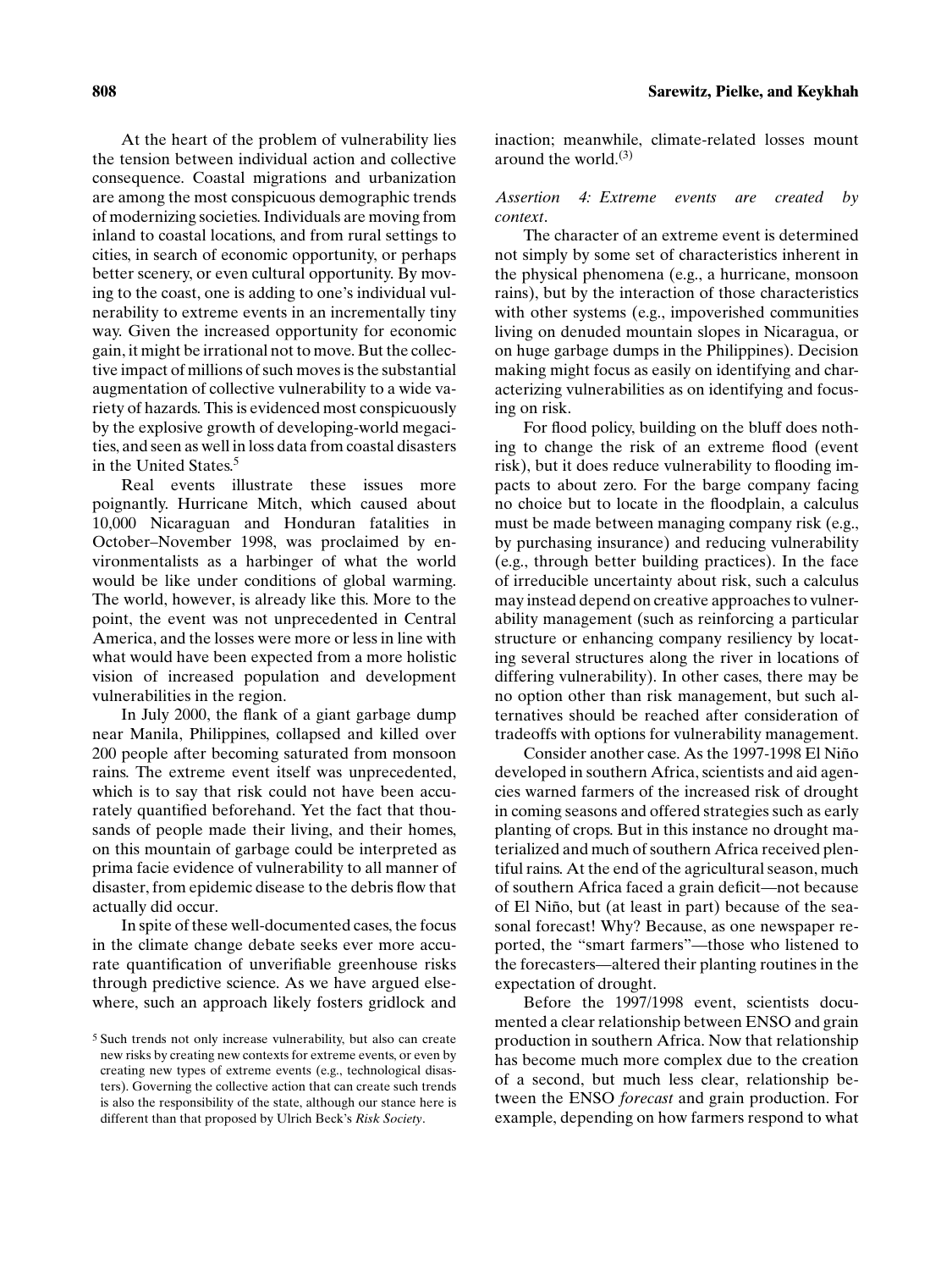#### **Perspective 809**

some perceive as a "bad quality" 1997/1998 forecast, grain production may oscillate wildly between correlating positively and negatively with future forecasts. Advancements in the science of seasonal forecasting seem to have outpaced advancements in the effective use of those forecasts. Strategies focused on reducing farmer vulnerability might have led to improved outcomes.(4)

#### *Assertion 5: It is politically difficult to justify vulnerability reduction on economic grounds*.

The previous arguments suggest that risks can be reduced by reducing vulnerability. But this approach often runs afoul of policy, politics, and economics. When the insurance industry came to Congress in the aftermath of the 1989 Loma Prieta earthquake and asked for legislation to protect them from catastrophic losses from future earthquakes, their lobbyists were adamantly opposed to linking this protection to a hazard reduction mandate (i.e., vulnerability reduction as used in this article). Hazard reduction requires up-front costs and reeks of heavy-handed government intervention; it is a tough political sell that offers no benefit to the insurance industry, so long as the industry either (1) understands the earthquake risk (which it did not) or (2) has a deep pocket to fall back on (which it wanted). The insurance industry believed that an unfunded mandate to cover catastrophic losses in the future—i.e., hypothetical losses—was more politically palatable than a mandate to pay real dollars, in the present, to reduce those hypothetical losses.

The insurers have a point, of course. While the costs of vulnerability management can be readily calculated, the benefit derived from such approaches is counterfactual and can only be surmised. Careful historical comparisons can give a range of cost-benefit relations, but the contextual nature of extreme events renders such calculations only weakly applicable to the real problem at hand.

The relation between vulnerability and risk is not commutative: *reduced vulnerability always means reduced outcome risk, but reducing the outcome risk does not always reduce vulnerability.* This irony ought to create a policy incentive to focus on vulnerability reduction, since it leverages more than outcome risk reduction. But, as the case of climate change demonstrates all too clearly, when thinking about the future, risk turns more heads and grabs more headlines than vulnerability.

Nevertheless, after just about any major disaster, Congress holds hearings and introduces legislation aimed at containing future losses from the relevant hazard within acceptable bounds. Mounting flood losses motivated the creation of the National Flood Insurance Program in 1968, and repetitive losses have stimulated the demand for stronger links between insurance coverage and hazard reduction activities. The San Fernando earthquake of 1971 catalyzed the creation of the National Earthquake Hazards Reduction Program. The need to prevent future economic losses is always part of the political discourse in such cases. But this need tends to dissipate as the recovery process proceeds. Indeed, when thinking about the present, one might also suggest, without venturing too deeply into cynicism, that the political benefits of reducing vulnerability are considerably more difficult to capture than the benefits of responding efficaciously after disaster has struck—for example, by distributing disaster relief funds.

In the end, efforts to enhance vulnerability management will always confront the question of "Who pays?" In the absence of vulnerability management, reassignment of liability occurs with each new extreme event (try buying terrorism insurance on your skyscraper today). There are of course many approaches to reducing and redistributing these unpredictable future costs, but, as we have noted, they may entail additional current costs, and political tradeoffs. For example, those living in vulnerable areas could be taxed more, unless state or local government reduce identified vulnerabilities to extreme events. Longterm liability for vulnerability management could be legislatively assigned to developers, contractors, and builders. FEMA, the Institute for Business and Home Safety, and the insurance industry could work together to reduce contractor liability by presenting an integrated hazards geography approach to siting decisions. Such a public-private partnership would probably be necessary to overcome predictable political opposition.

#### *Assertion 6: Vulnerability reduction is a human rights issue; risk reduction is not*.

Even more important than the economic rationale is the human one, exemplified by the images of human suffering and social disruption that proliferate in the immediate aftermath of a catastrophe. Extreme events have precisely the sort of narrative power that fuels political action. Basic human needs water, food, shelter, and security—are suddenly forfeited, lives are lost, and families are sundered. Indeed, emphasis on the economic aspects of disasters can appear insensitive to the real human issues in disaster management.